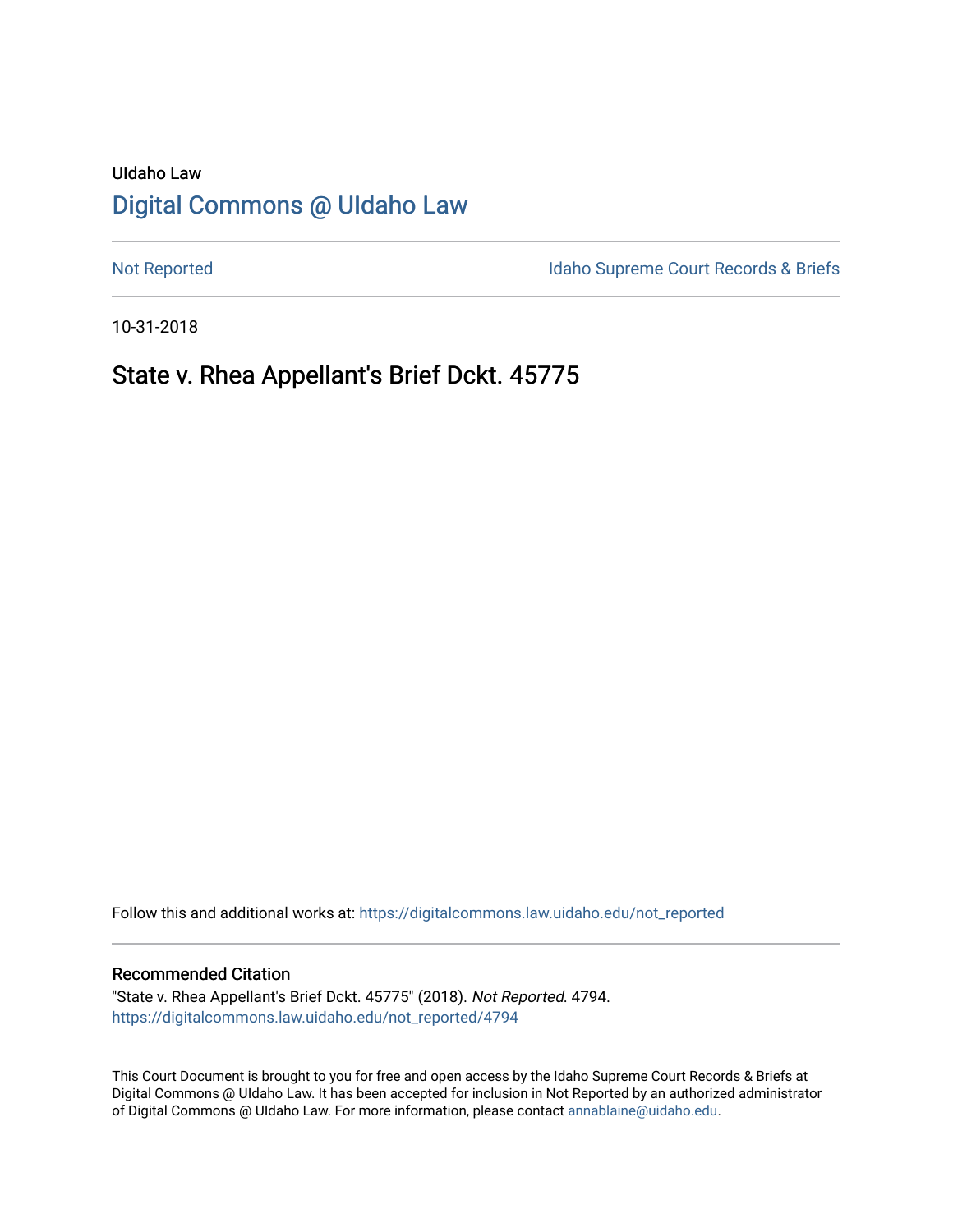Electronically Filed 10/30/2018 7:53 AM Idaho Supreme Court Karel Lehrman, Clerk of the Court By: Brad Thies, Deputy Clerk

ERIC D. FREDERICKSEN State Appellate Public Defender I.S.B. #6555

SALLY J. COOLEY Deputy State Appellate Public Defender I.S.B. #7353 322 E. Front Street, Suite 570 Boise, Idaho 83702 Phone: (208) 334-2712 Fax: (208) 334-2985 E-mail: documents@sapd.state.id.us

### IN THE SUPREME COURT OF THE STATE OF IDAHO

| STATE OF IDAHO,             |                                                                  |
|-----------------------------|------------------------------------------------------------------|
| Plaintiff-Respondent,<br>V. | NO. 45775                                                        |
|                             | KOOTENAI COUNTY                                                  |
|                             | NO. CR 2016-19454, CR 2016-21681,<br>CR 2016-6224 & CR2017-12316 |
| DALE LEE RHEA, III,         |                                                                  |
|                             | <b>APPELLANT'S BRIEF</b>                                         |
| Defendant-Appellant.        |                                                                  |

## STATEMENT OF THE CASE

## Nature of the Case

Pursuant to a plea agreement, Dale Lee Rhea, III, pled guilty in four cases to one count of aggravated assault, one count of injury to jail, one count of battery on a healthcare worker, and one additional count of aggravated assault. He received an aggregate unified sentence of eighteen years, with sixteen years fixed, and the court retained jurisdiction. Thereafter, the district court relinquished jurisdiction. Upon relinquishment, the district court reduced the fixed portion of two of the sentences so that Mr. Rhea then had an aggregate unified sentence of eighteen years, with six years fixed. On appeal, Mr. Rhea contends that the district court abused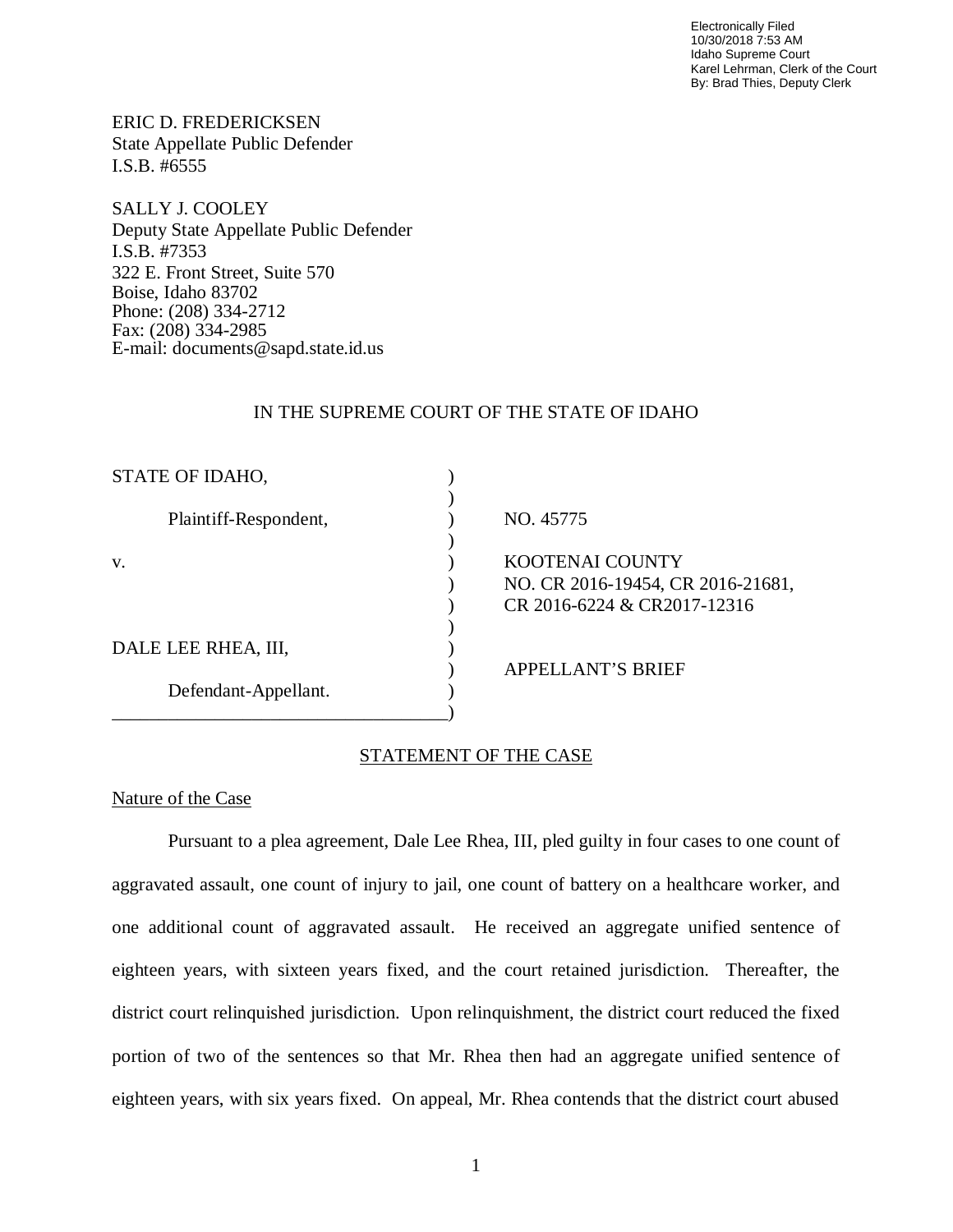its discretion by retaining jurisdiction instead of placing him on probation. Mr. Rhea further contends that the district court abused its discretion by relinquishing its jurisdiction, and that the court should have more greatly reduced his sentences.

#### Statement of the Facts & Course of Proceedings

In the first aggravated assault case, Dale Rhea was high on methamphetamine when he and another man got into a verbal disagreement. (Presentence Investigation Report (*hereinafter*, PSI),<sup>[1](#page-2-0)</sup> p.15; R.19454, <sup>[2](#page-2-1)</sup> p.78.) The reporting party claimed that when Mr. Rhea tried to stab him with a screwdriver while they were sitting in a van together, the reporting party put a cigarette out on Mr. Rhea's head and then wrested the screwdriver away from him. (R.19454, p.78.) After exiting the van, Mr. Rhea threw a sledgehammer in his direction. (PSI, p.15; R.19454, p.78.) Based on these facts, Mr. Rhea was charged by Information with aggravated assault. (R.19454, pp.62-63.)

In the injuring jails case, after court one day, Mr. Rhea was frustrated and kicked a door in the jail, separating the door from the locking mechanism. (PSI, p.16; R.21681, p.77.) Mr. Rhea was charged with felony injury to a jail and misdemeanor malicious injury to property. (PSI, p.16; R.21681, pp.48-49.)

In the battery on a healthcare worker case, Mr. Rhea spit on a healthcare worker who was trying to restrain him while he was on an involuntary mental hold.<sup>[3](#page-2-0)</sup> (PSI, p.16; R.6224, pp.80-81.) Mr. Rhea also kicked a door in the hospital. (PSI, p.16; R.6224, pp.80-81.) The employee

<span id="page-2-0"></span><sup>&</sup>lt;sup>1</sup> Appellant's use of the designation "PSI" includes the packet of documents grouped with the electronic copy of the PSI, including the original PSI and the evaluations.

<span id="page-2-1"></span> $2$  The Clerk's Record is a separate electronic file for each of the four district court cases. Herein, Mr. Rhea will refer to each record in conjunction with the last five digits of each district court case number.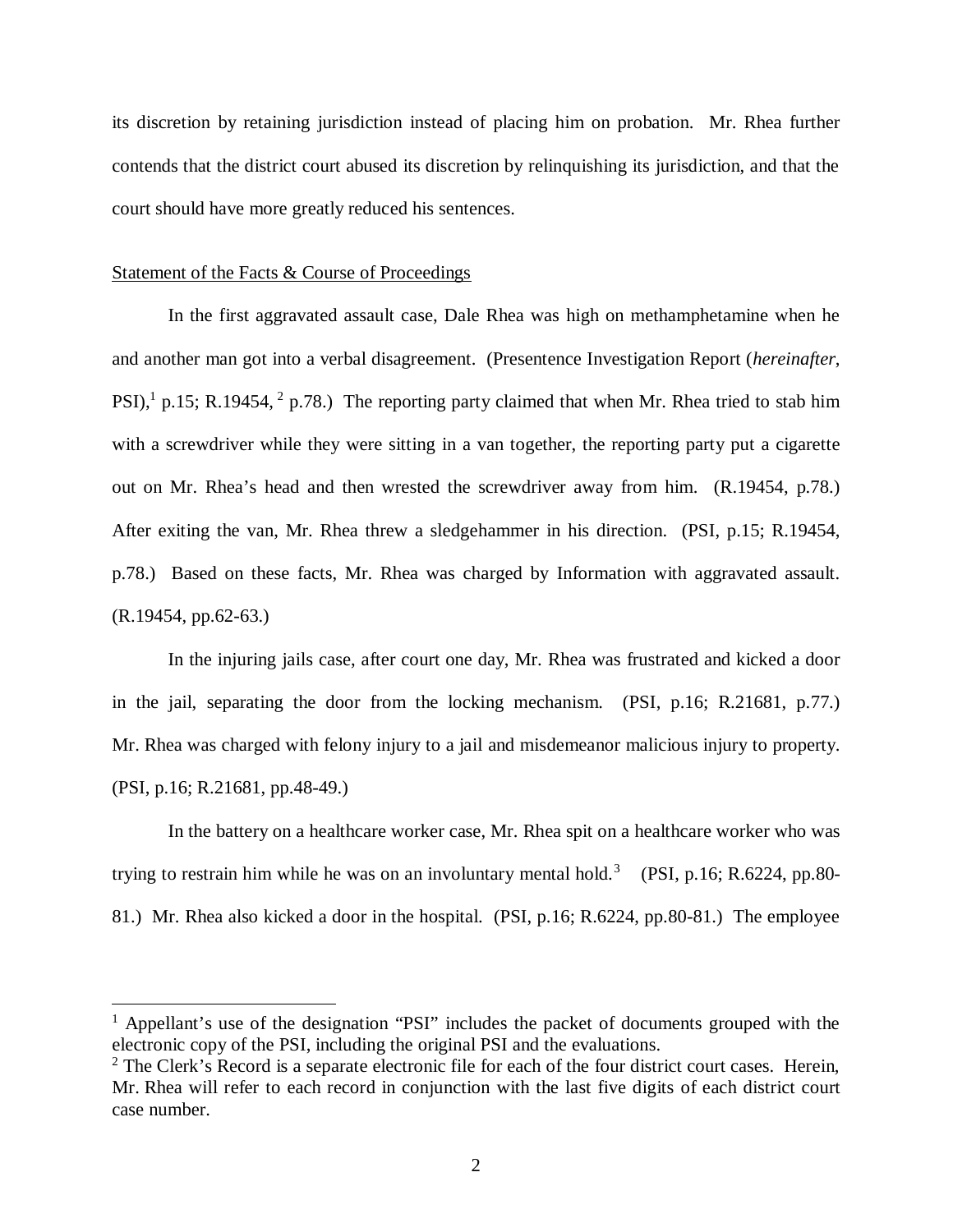chose to pursue charges against Mr. Rhea and he was charged by information with battery on a healthcare worker and malicious injury to property.  $(R.6224, pp.50-51, 57-58, 80-81; PSI, p.16.)$ 

As part of a plea agreement to resolve all three cases, Mr. Rhea agreed to plead guilty to aggravated assault, injury to jails, and battery on a healthcare worker.  $(2/21/17 \text{ Tr}$ , p.4, Ls.12-25.) The State agreed to dismiss the misdemeanor charges and the sentencing enhancements, to recommend that the sentences run concurrently, not to file additional charges, and to recommend local jail time and mental health court. (2/21/17 Tr., p.4, Ls.12-25.) However, if Mr. Rhea was not accepted into mental health court, the State would recommend a maximum sentence of retained jurisdiction. (2/21/17 Tr., p.4, Ls.12-25; p.6, Ls.17-20.)

At sentencing, the State recommended a five-year sentence, with three years fixed, on the aggravated assault, and asked that the sentences for battery on a healthcare worker and injury to jails be served consecutively to the aggravated assault, making those sentences the tail.<sup>[4](#page-3-0)</sup>  $(7/26/17)$ Tr., p.22, Ls.17-24.) The defense asked the district court to sentence Mr. Rhea to probation, for him to participate in the Union Gospel Mission program, and if not, then to a retained jurisdiction. (7/26/17 Tr., p.28, Ls.6-18.) Mr. Rhea's counsel also asked that the sentences be served concurrently. (7/26/17 Tr., p.30, Ls.2-8.) On the first aggravated assault, the district court sentenced Mr. Rhea five years, with three years fixed, consecutive to the three other cases. (R.19454, pp.28-30.) On the battery to a healthcare worker, Mr. Rhea was sentenced to three fixed years. (R.6224, pp.31-33.) On the injury to jails conviction, Mr. Rhea was sentenced to

<sup>&</sup>lt;sup>3</sup> Mr. Rhea denied spitting in the healthcare worker's face but reported he was agitated because they were giving him shots of medication he was allergic to. (PSI, p.17.)

<span id="page-3-0"></span><sup>&</sup>lt;sup>4</sup> The State contended that Mr. Rhea had violated the plea agreement by, inter alia, committing a new crime and thus it was no longer bound to recommend concurrent sentences. (7/26/17 Tr., p.20, L.21 – p.21, L.5.)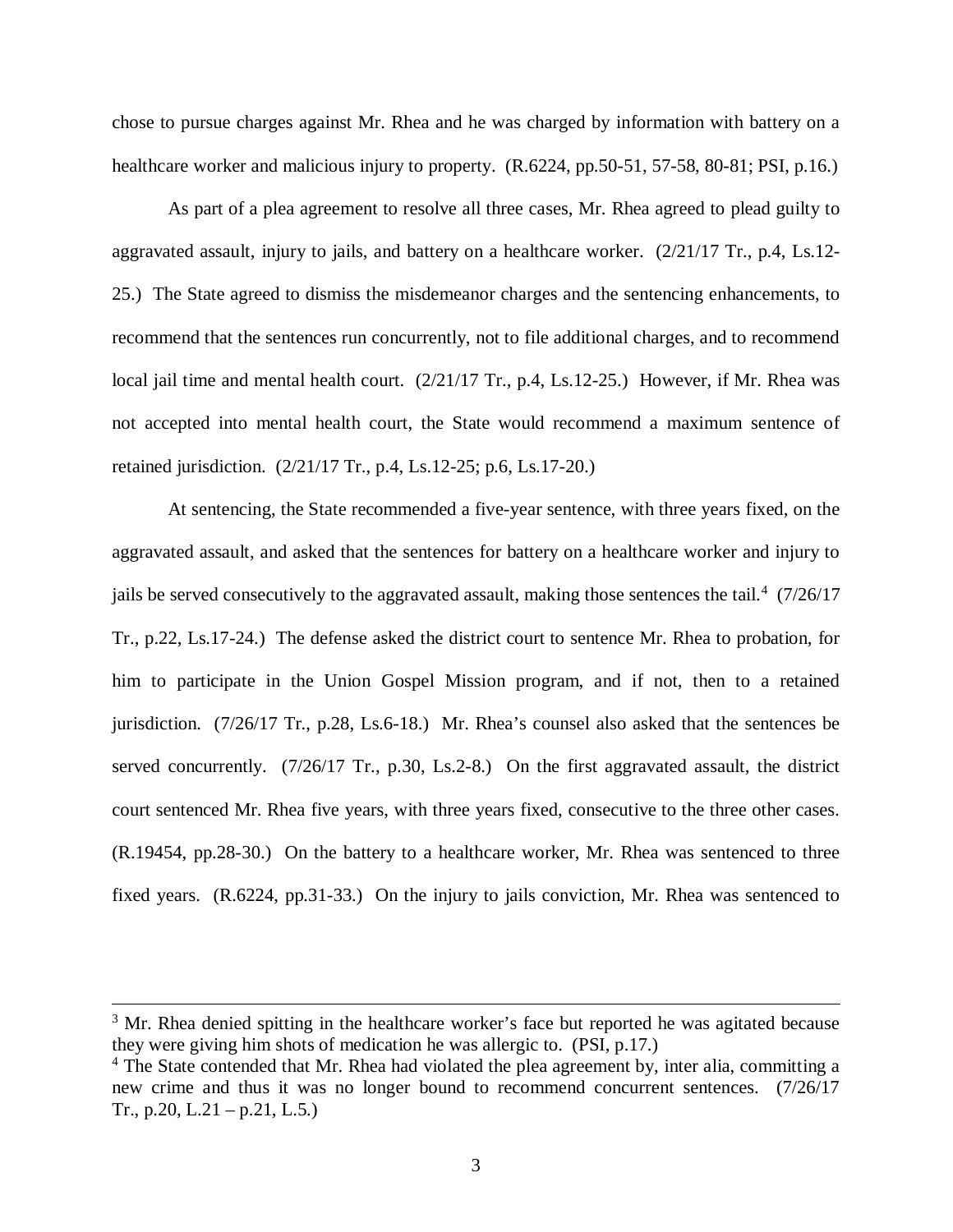five fixed years. (R.21681, pp.26-28.) All of the sentences were ordered to be served consecutively. (R.19454, pp.28-30; R.6224, pp.31-33; R.21681, pp.26-28.)

While Mr. Rhea was out pending sentencing, he got into another altercation with a man who owed him money. (R.12316, p.44.) In the new aggravated assault charge, Mr. Rhea struck the man on the head with a metal pipe Mr. Rhea had been using as a cane. (7/26/17 Tr., p.23, L.21 – p.25, L.17; R.12316, p.44.) Based on these facts, Mr. Rhea was charged by Amended Information with one count of aggravated assault. (R.12316, pp.24-25, 28-30.) Mr. Rhea pled guilty to aggravated assault pursuant to a plea agreement in which the State agreed to dismiss enhancements for use of a deadly weapon and habitual offender, not to file any further charges from discovered reports, and to recommend a retained jurisdiction and that the sentence be concurrent to his other sentences.  $(8/16/17 \text{ Tr.}, p.4, L.17 - p.5, L.3; p.7, Ls.5-9.)$  At sentencing, the State recommended a sentence of five fixed years, concurrent with his other sentences. (8/16/17 Tr., p.13, Ls.5-7.) Mr. Rhea's counsel recommended any time in custody be concurrent with the other sentences and asked the court to retain jurisdiction. (8/16/17 Tr., p.14, Ls.7-15.) Mr. Rhea was sentenced to five years, with three years fixed, consecutive to his other sentences, and the court retained jurisdiction. (8/16/17 Tr., p.15, Ls.19-22.) By sentencing him to consecutive sentences, Mr. Rhea's total unified sentence was for eighteen years, with sixteen years fixed.<sup>[5](#page-4-0)</sup> (7/26/17 Tr., p.33, L.23 – p.37, L.17; R.19454, pp.28-30; R.21681, pp.26-28; R.6224, pp.31-33; R.12316, pp.22-23.)

<span id="page-4-0"></span> $5$  On the first aggravated assault, the district court sentenced Mr. Rhea five years, with three years fixed, consecutive to the three other cases. (R.19454, pp.28-30.) On the battery to a healthcare worker, Mr. Rhea was sentenced to three fixed years. (R.6224, pp.31-33.) On the injury to jails conviction, Mr. Rhea was sentenced to five fixed years. (R.21681, pp.26-28.)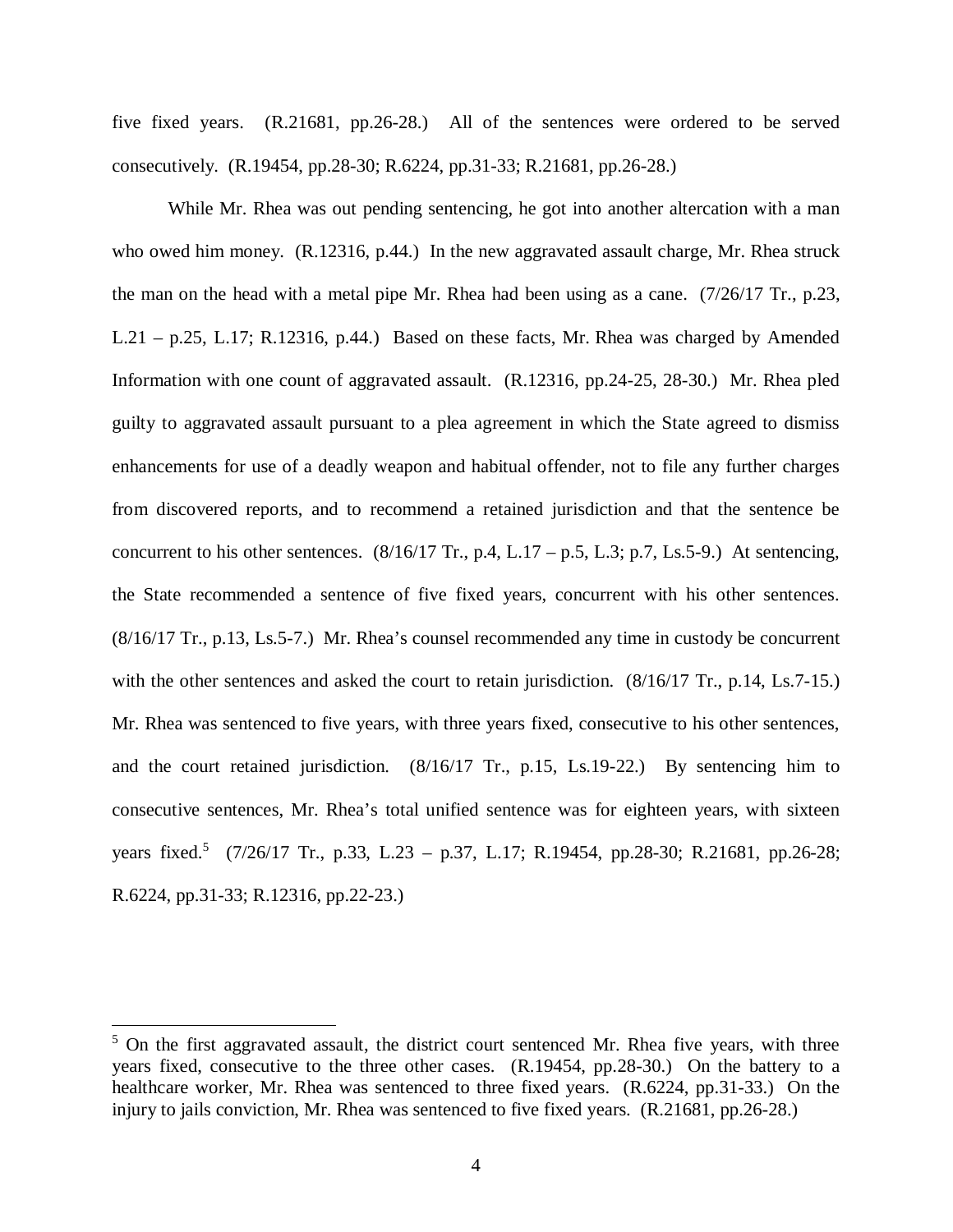At the rider review hearing, defense counsel asked the court to place Mr. Rhea on another rider or a period of local jail followed by mental health court. (12/21/17 Tr., p.50, L.16 - p.51, L.19.) In the alternative, counsel asked the court to modify the sentences so that he would be eligible for programming sooner. (12/21/17 Tr., p.51, Ls.15-24.) Nonetheless, the district court relinquished jurisdiction in all four cases.  $(12/21/17 \text{ Tr.}, p.55, L.1 - p.56, L.3.)$  When it relinquished jurisdiction, the district court reduced some of Mr. Rhea's fixed time on two of his sentences. (12/21/17 Tr., p.55, Ls.3-16; R.19454, pp.23-24; R.21681, pp.21-23; R.6224, pp.22- 24; R.12316, pp.17-19.) Mr. Rhea's aggregate unified sentence remained eighteen years, but with six years fixed (instead of sixteen years fixed). (12/21/17 Tr., p.57, L.1; R.19454, pp.23-24; R.21681, pp.21-23; R.6224, pp.22-24; R.12316, pp.17-19.) Mr. Rhea filed a timely Notice of Appeal. (R.19454, pp.19-22; R.21681, pp.17-20; R.6224, pp.18-21; R.12316, pp.13-16.)

#### ISSUES

- I. Did the district court abuse its discretion when it retained jurisdiction over Mr. Rhea instead of placing him on probation?
- II. Did the district court abuse its discretion when it relinquished jurisdiction over Mr. Rhea and by only reducing his sentence to eighteen years, with six years fixed?

#### ARGUMENT

#### I.

### The District Court Abused Its Discretion When It Retained Jurisdiction Instead Of Placing Mr. Rhea On Probation

Mr. Rhea asserts that, given any view of the facts, the district court erred in failing to place him on probation. Where a defendant contends that the sentencing court imposed an excessively harsh sentence, the appellate court will conduct an independent review of the record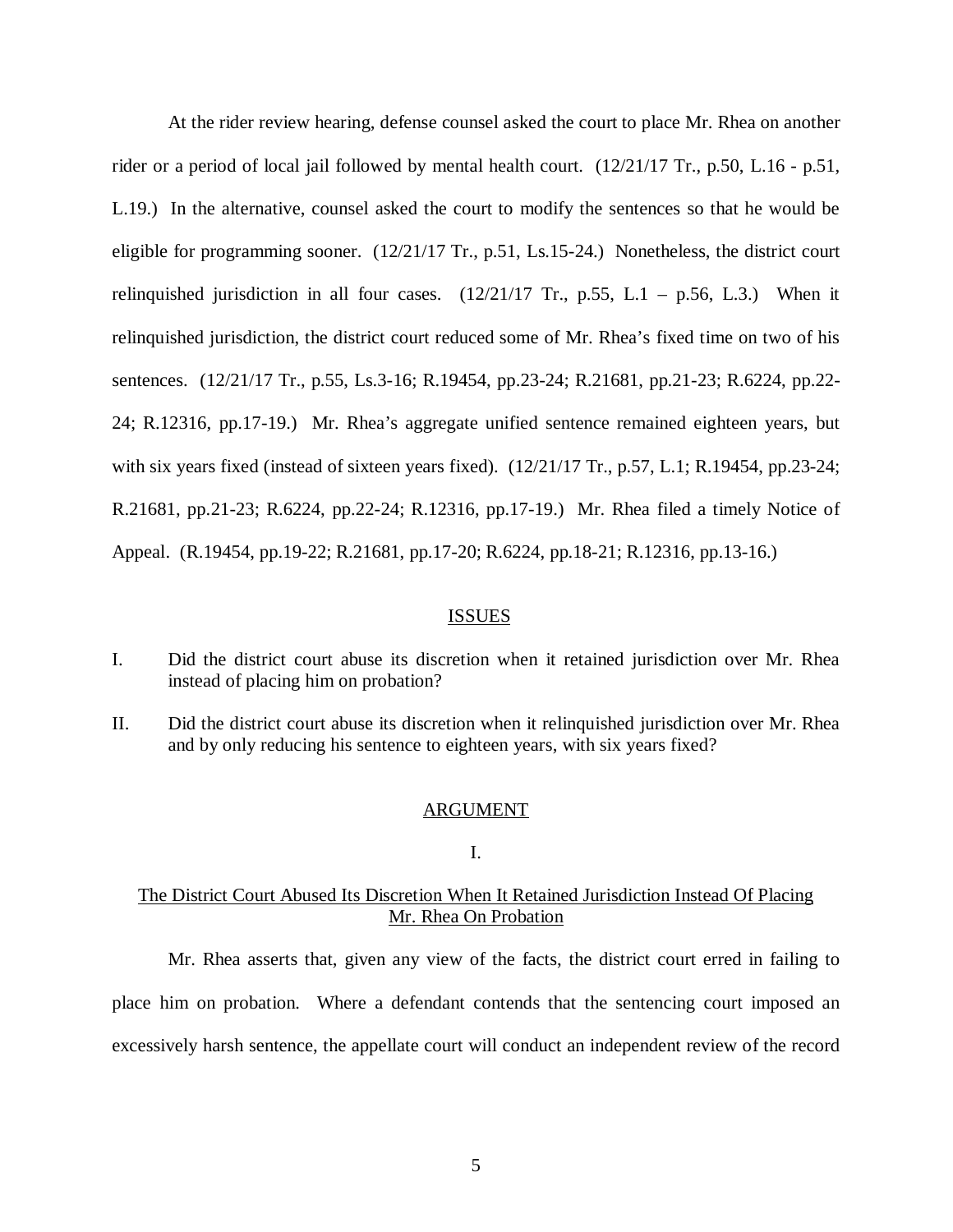giving consideration to the nature of the offense, the character of the offender, and the protection of the public interest. *See State v. Reinke*, 103 Idaho 771 (Ct. App. 1982).

The Idaho Supreme Court has held that, "'[w]here a sentence is within statutory limits, an appellant has the burden of showing a clear abuse of discretion on the part of the court imposing the sentence.'" *State v. Jackson*, 130 Idaho 293, 294 (1997) (quoting *State v. Cotton*, 100 Idaho 573, 577 (1979)). On appeal, the focus is upon the nature of the offense and the character of the offender. *State v. Bayles*, 131 Idaho 624, 627 (Ct. App. 1998). Mr. Rhea does not allege that his sentence exceeds the statutory maximum. As the sentence is not illegal, Mr. Rhea must show that the sentence is unreasonably harsh in light of the primary objective of protecting society and the related goals of deterrence, rehabilitation, and retribution. *Id*. Idaho Code Section 19-2521 provides the criteria a court should accord weight to in determining whether to place a defendant on probation or impose imprisonment.

The district court should have placed Mr. Rhea on probation. Mr. Rhea demonstrated that he was proactive in making the changes necessary to be successful on probation by recognizing the importance of taking his mental health medications. (PSI, p.25.)

Mr. Rhea had a difficult childhood. He was placed in foster care from age 12 to age 14 where he was abused. (PSI, pp.21, 42.) He was enrolled in special education classes throughout his schooling. (PSI, p.23.) Mr. Rhea was on social security disability for a period of time, but ceased getting the checks when he was homeless. (PSI, pp.23, 41.) Mr. Rhea suffers from bipolar disorder, ADHD, schizophrenia, and multiple personality disorder. (PSI, p.24.) Mr. Rhea has twice been involuntarily committed for his mental health. (PSI, p.25.) Mr. Rhea's mother, father, and grandfather also suffer from serious mental health conditions. (PSI, p.25.) Mr. Rhea has delusions, and is concerned he will be in prison or on probation his whole life.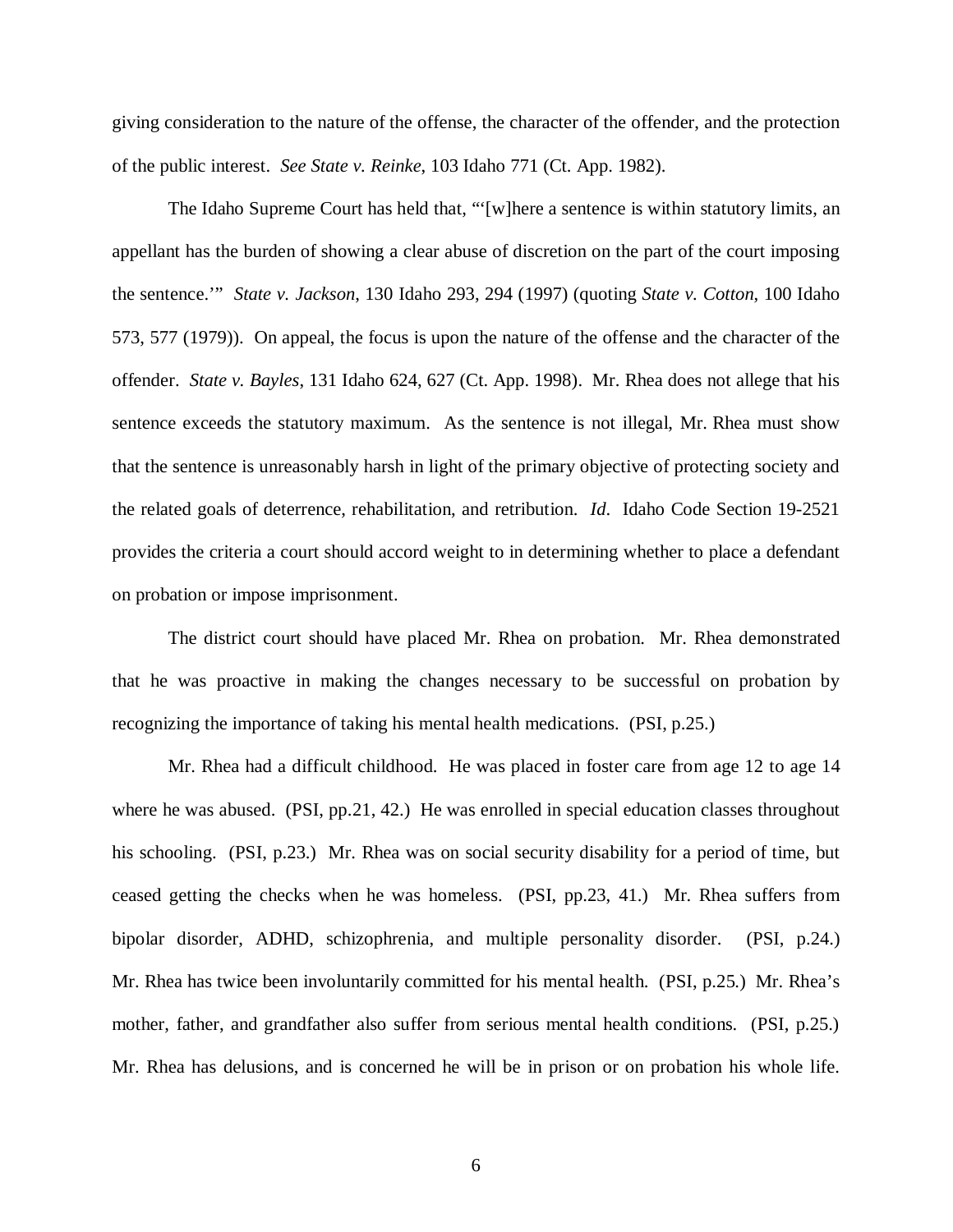(PSI, p.36.) In the past, Mr. Rhea has struggled with not wanting to take his medications, but he now realizes that in order to accomplish his goal of not being incarcerated, he needs to "stay medicated." (PSI, p.26.) Mr. Rhea could have been successfully rehabilitated in the community—he was taking medications to manage his mental health, and he had arranged to receive treatment while residing in the community.  $(7/26/17 \text{ Tr.}, \text{p.11}, \text{L.11} - \text{p.15}, \text{L.4}; \text{p.28},$  $L.6 - p.30, L.8.$ 

Mr. Rhea had made arrangements to receive treatment at the Men's Union Gospel Mission (UGM), and he submitted paperwork to the court with additional information. (7/26/17 Tr., p.10, Ls.17-22; Augmentation, pp.1-6.) Mr. Rhea had a plan in place to receive treatment at the UGM while living with his sister in Spokane, Washington.  $(7/26/17 \text{ Tr}$ , p.28, L.6 – p.29, L.24.) His mother had even offered to pay for the treatment.  $(7/26/17 \text{ Tr}, p.28, L.6 - p.29,$ L.24.) Mr. Rhea's sister and mother were both present at his sentencing hearing. (7/26/17 Tr., p.28, L.6 – p.29, L.24.) (7/26/17 Tr., p.17, L.2 – p.19, L.22.) Mr. Rhea's mother spoke to the district court on his behalf, and asked the court to allow him to do the UGM program, because it had helped her to manage her mental illness and become a productive member of society.  $(7/26/17 \text{ Tr.}, p.16, L.4 - p.19, L.22.)$  Mr. Rhea's mother told the court that he was different but that "he's a good, good boy and he has a big heart." (7/26/17 Tr., p.19, Ls.17-18.)

Mr. Rhea also wants to stop using controlled substances. (PSI, pp.26, 40.) He first used methamphetamine when he was 13 years old. (PSI, pp.25-26, 33.) The Idaho Supreme Court has held that substance abuse should be considered as a mitigating factor by the district court when that court imposes sentence. *State v. Nice*, 103 Idaho 89 (1982); *State v. Osborn*, 102 Idaho 405, 414 (1981).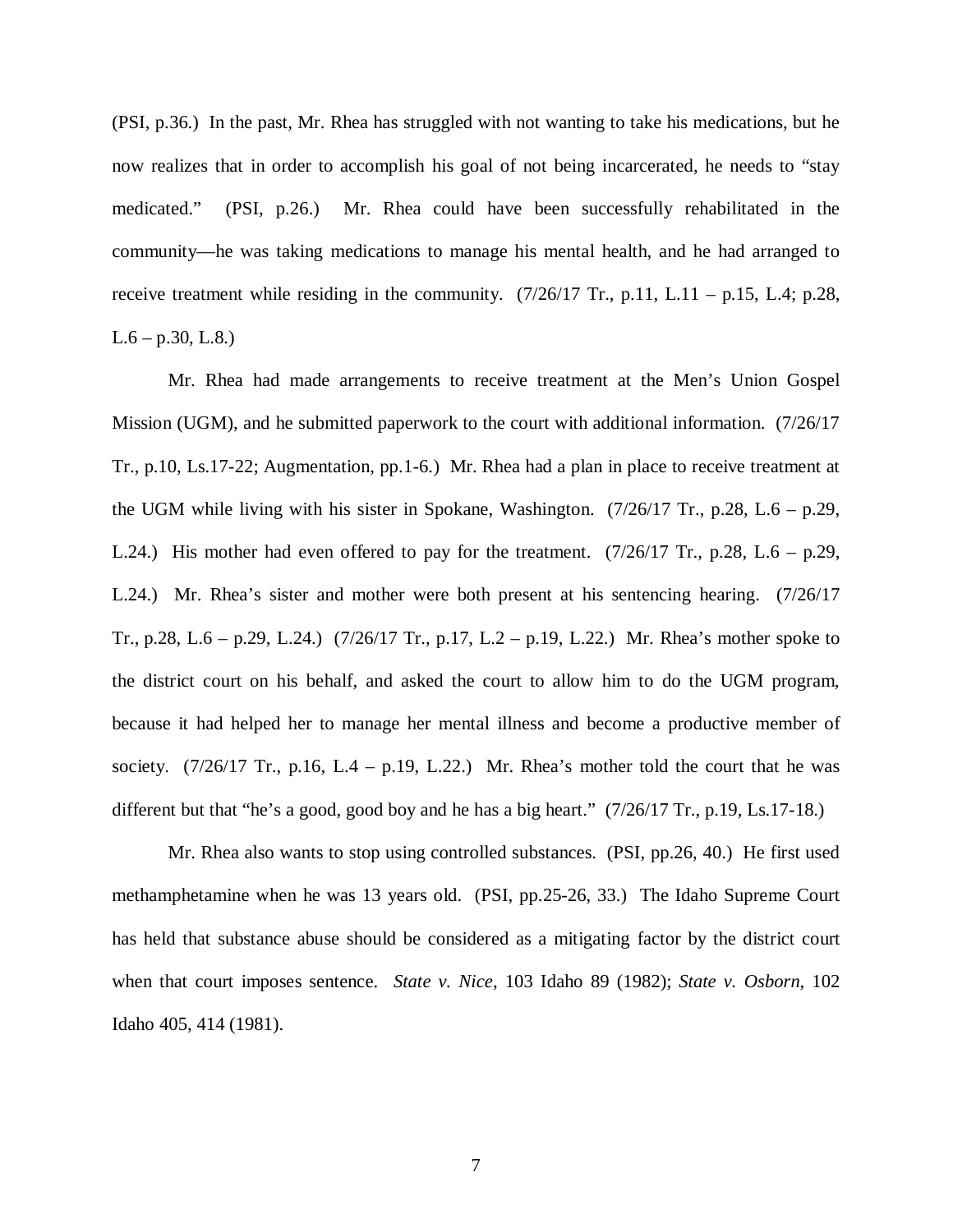The court sentenced Mr. Rhea without sufficiently considering all of the mitigating factors present in this case. Because the district court failed to consider all of these factors, it abused its discretion by failing to suspend the sentence and place Mr. Rhea on probation.

II.

# The District Court Abused Its Discretion By Relinquishing Jurisdiction Over Mr. Rhea And By Only Reducing His Sentence To Eighteen Years, With Six Years Fixed

Before the district court relinquishes jurisdiction over a defendant, it must evaluate whether probation would be appropriate under I.C. § 19-2521. *State v. Statton*, 136 Idaho 135, 137 (2001). "The decision to place a defendant on probation or whether, instead, to relinquish jurisdiction over the defendant is a matter within the sound discretion of the district court and will not be overturned on appeal absent an abuse of that discretion." *State v. Schultz*, 149 Idaho 285, 288-289 (Ct. App. 2010). Upon review of a sentence following a period of retained jurisdiction, this Court reviews the entire record, encompassing events both before and after the original judgment. *Id*. at 289. Although a recommendation from corrections officials who supervised the defendant while on the retained jurisdiction may influence a court's decision, the recommendation is purely advisory and is in no way binding upon the court. *State v. Merwin*, 131 Idaho 642, 648 (1998); *State v. Hurst*, 151 Idaho 430, 438 (Ct. App. 2011)). "Good performance while on retained jurisdiction, though commendable, does not alone establish an abuse of discretion in the district judge's decision not to grant probation." *Id*.

Mr. Rhea contends the district court abused its discretion in relinquishing jurisdiction and by failing to further reduce his sentence in light of his successes during his period of retained jurisdiction, his recognition of a problem, and his desire to make the changes necessary so that the type of incidents do not happen again.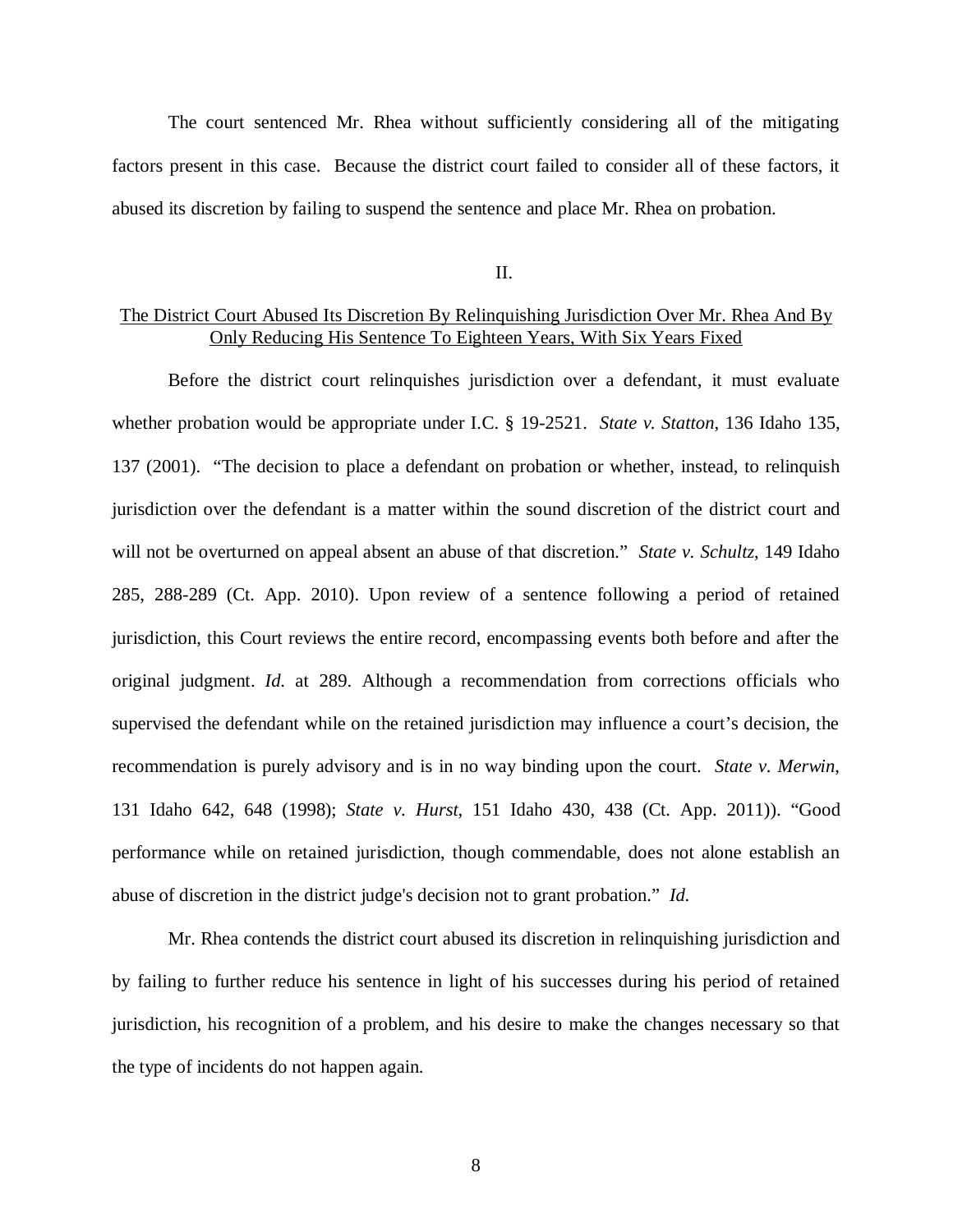Mr. Rhea was motivated to participate in his programming and to learn how to control his anger. (PSI, p.3.) Although, while on his rider, Mr. Rhea did receive disciplinary sanctions,  $6$  he also volunteered in class and was usually the first person to share life stories. (PSI, pp.7-8.) While on the rider, he recognized that his drug use had damaged the important values in his life. (PSI, p.7.) He was actively participating in his substance abuse programming with a positive attitude. (PSI, p.9.) Mr. Rhea gained skills during his time on the rider. (PSI, p.12.) "He learned the importance of creating short term goals"; identified his potential barriers; and determined that he would like to work towards developing skills for managing high-risk situations. (PSI, p.7.) While on the rider, Mr. Rhea recognized his need to get his anger issues under control. (PSI, pp.8, 12.) The clinician who completed Mr. Rhea's Mental Health Discharge Summary for Retained Jurisdiction Offenders noticed Mr. Rhea exercised restraint (something he would not have done in the past) and took his frustrations out on a door. (PSI, p.12.) Mr. Rhea utilized feedback and implemented coping skills to manage his mental health symptoms. (PSI, p.12.)

As Mr. Rhea told the district court:

... I'm here today not only to speak my peace but to also apologize to the Court. I was sent on this rider and ordered to be in a structured environment and get help that I really do need, but I failed. I can't tell you exactly what's wrong, but every time I try I fall short. I'm not a bad guy even though my paperwork and C Notes say different. The way I am and my size<sup>[7](#page-9-1)</sup> make it hard to make friends or be very approachable to get some help. I've always been told I'm intimidating to people, and it's an everyday problem to prove that I'm not, but I get tired of trying sometimes. I really just need a help -- a hand up, not a handout.

<span id="page-9-0"></span><sup>&</sup>lt;sup>6</sup> Mr. Rhea became agitated and kicked a shower door, damaging the latching mechanism while on the rider; this behavior resulted in a formal Disciplinary Offense Report (DOR). (PSI, p.3.) Mr. Rhea also received an informal disciplinary sanction for taking coffee from another inmate. (PSI, p.3.)

<span id="page-9-1"></span> $7$  Mr. Rhea is 6'5" tall and weighs 256 pounds. (PSI, p.13.)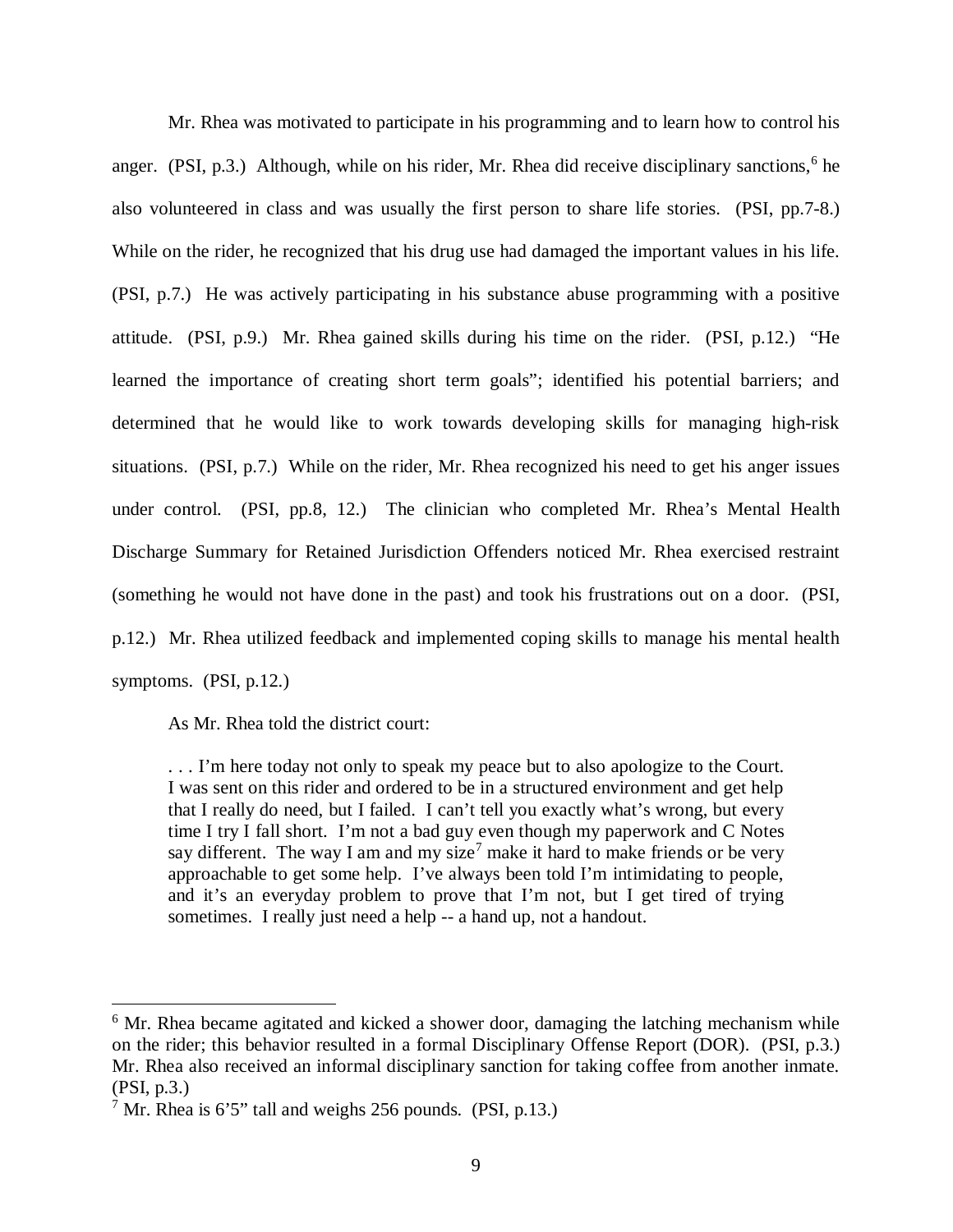I'm really asking for mental health drug court to help me, followed up with the UGM to help me with teaching me how to live. I only know what it's like to be ignored, but I am asking for help. I know I owe the community and the Court, but please meet me half-way with the treatment that focuses on mental health.

That's all I have to say, Your Honor.

 $(12/21/17$  Tr., p.52, L.21 – p.53, L.15.) The court then relinquished its jurisdiction over Mr. Rhea, but reduced the fixed portion of two of his sentences to make him parole eligible in five years.  $(12/21/17 \text{ Tr.}, p.55, L.1 - p.56, L.3.)$ 

In light of all of the mitigating evidence that was presented to the district court that demonstrates Mr. Rhea's significant rehabilitative potential, the district court abused its discretion when it relinquished its jurisdiction over Mr. Rhea and by not more greatly reducing his sentences.

#### **CONCLUSION**

Mr. Rhea respectfully requests that this Court place him on probation or further reduce the fixed portions of his sentences.

DATED this 30<sup>th</sup> day of October, 2018.

/s/ Sally J. Cooley SALLY J. COOLEY Deputy State Appellate Public Defender